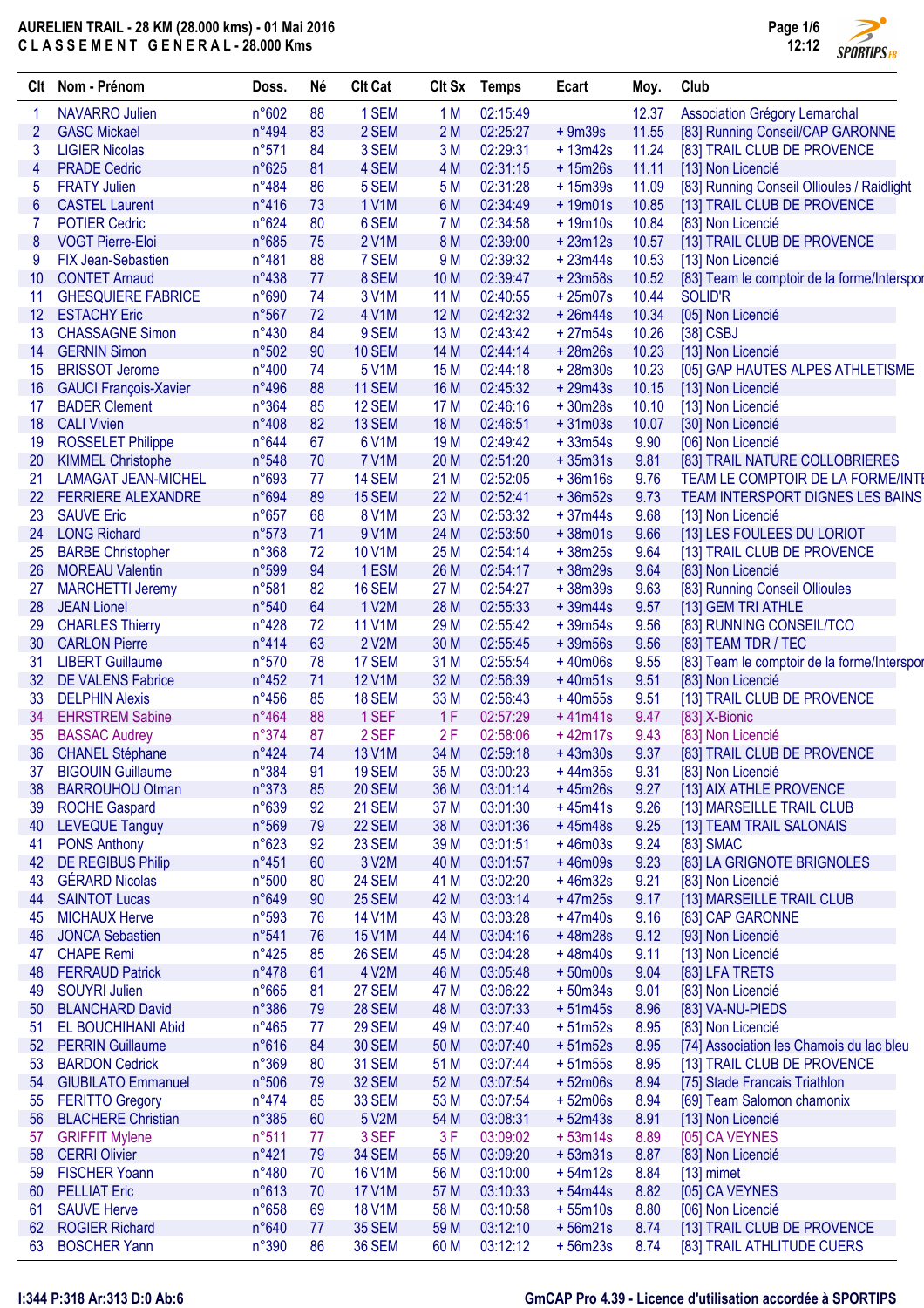

 $\overline{\phantom{a}}$ 

| Clt | Nom - Prénom                                  | Doss.          | Né       | <b>Clt Cat</b>          |                  | Clt Sx Temps         | Ecart                             | Moy. | Club                                     |
|-----|-----------------------------------------------|----------------|----------|-------------------------|------------------|----------------------|-----------------------------------|------|------------------------------------------|
| 64  | <b>BARONI Frederic</b>                        | n°371          | 59       | 6 V2M                   | 61 M             | 03:12:24             | $+56m36s$                         | 8.73 | [83] Non Licencié                        |
| 65  | <b>DE ABREU Antonio</b>                       | n°448          | 73       | <b>19 V1M</b>           | 62 M             | 03:12:27             | $+56m38s$                         | 8.73 | [83] Athletisme en dracénie              |
| 66  | <b>MONDOU Nicolas</b>                         | n°597          | 84       | 37 SEM                  | 63 M             | 03:12:35             | $+56m47s$                         | 8.72 | [13] Non Licencié                        |
| 67  | <b>BERGON Frederic</b>                        | n°376          | 79       | <b>38 SEM</b>           | 64 M             | 03:12:37             | $+56m48s$                         | 8.72 | [83] TRAIL ATHLITUDE CUERS               |
| 68  | <b>BUCCIO Laurent</b>                         | n°401          | 78       | <b>39 SEM</b>           | 65 M             | 03:12:40             | $+56m51s$                         | 8.72 | [83] Non Licencié                        |
| 69  | <b>BOTELLA Pascale</b>                        | n°391          | 71       | <b>1 V1F</b>            | 4F               | 03:13:02             | $+57m14s$                         | 8.70 | [83] TERRE DE RUNNING TOULON             |
| 70  | <b>LAUGIER Sebastien</b>                      | n°554          | 71       | 20 V1M                  | 66 M             | 03:13:10             | $+57m22s$                         | 8.70 | [04] TRAIL ATHLITUDE CUERS               |
| 71  | <b>MARIE Aurelien</b>                         | n°583          | 92       | 40 SEM                  | 67 M             | 03:13:11             | $+57m23s$                         | 8.70 | [84] Non Licencié                        |
| 72  | <b>TOUSSAINT Laurent</b>                      | n°673          | 73       | 21 V1M                  | 68 M             | 03:14:12             | $+58m24s$                         | 8.65 | [84] Non Licencié                        |
| 73  | <b>FANTERIA Denis</b>                         | $n^{\circ}471$ | 90       | 41 SEM                  | 69 <sub>M</sub>  | 03:14:25             | $+58m36s$                         | 8.64 | [13] TRAIL CLUB DE PROVENCE              |
| 74  | <b>BERREWAERTS Bernard</b>                    | n°378          | 54       | 1 V3M                   | 70 M             | 03:14:47             | $+58m58s$                         | 8.63 | [13] TRAIL CLUB DE PROVENCE              |
| 75  | <b>PREVOST Loic</b>                           | n°626          | 91       | 42 SEM                  | 71 M             | 03:15:31             | $+59m43s$                         | 8.59 | [la] TAC DE CUERS                        |
| 76  | <b>RENARD Laurent</b>                         | n°633          | 76       | 22 V1M                  | 72 M             | 03:15:38             | $+59m50s$                         | 8.59 | [13] TRAIL CLUB DE PROVENCE              |
| 77  | <b>PERRIN Jerome</b>                          | n°617          | 82       | 43 SEM                  | 73 M             | 03:15:38             | $+59m50s$                         | 8.59 | [13] TRAIL CLUB DE PROVENCE              |
| 78  | <b>GENTY David</b>                            | n°499          | 78       | 44 SEM                  | 74 M             | 03:15:46             | $+59m58s$                         | 8.58 | [83] Non Licencié                        |
| 79  | <b>JAUSSAUD Patrick</b>                       | n°538          | 71       | 23 V1M                  | 75 M             | 03:15:57             | +1h00m08s 8.57                    |      | [83] Athlé. Six-Fours - Trail Cap Sicié  |
| 80  | <b>MICHEL Nina</b>                            | n°595          | 88       | 4 SEF                   | 5F               | 03:16:11             | +1h00m23s 8.56                    |      | [13] TRAIL CLUB DE PROVENCE              |
| 81  | <b>BERNABO Vincent</b>                        | n°377          | 84       | 45 SEM                  | 76 M             | 03:16:28             | +1h00m40s 8.55                    |      | [83] CS BRIGNOLES                        |
| 82  | <b>EMERIC Jerome</b>                          | $n^{\circ}466$ | 87       | 46 SEM                  | 77 M             | 03:16:37             | +1h00m49s 8.54                    |      | [83] Non Licencié                        |
| 83  | <b>SUIRE Serge</b>                            | n°668          | 71       | 24 V1M                  | 78 M             | 03:17:39             | $+1h01m51s$ 8.50                  |      | [13] AC MIRAMAS                          |
| 84  | <b>GALLARD Denys</b>                          | $n^{\circ}487$ | 81       | 47 SEM                  | 79 M             | 03:17:59             | + 1h02m11s 8.49                   |      | [83] Non Licencié                        |
| 85  | <b>PARSY Sabrina</b>                          | n°609          | 76       | 2 V1F                   | 6F               | 03:18:24             | +1h02m35s 8.47                    |      | [83] LES FOULEES DU LORIOT               |
| 86  | ABBRUZZESE Jean                               | n°351          | 64       | <b>7 V2M</b>            | 80 M             | 03:18:28             | +1h02m40s 8.46                    |      | [13] Jean Abbruzzese                     |
| 87  | <b>BOISSONT Sophie</b>                        | n°388          | 70       | 3 V1F                   | 7F               | 03:18:50             | +1h03m02s 8.45                    |      | [13] SPEEDY CLUB DE PROVENCE             |
| 88  | JACOB VALERY Jonathan                         | n°536          | 88       | 48 SEM                  | 81 M             | 03:19:07             | +1h03m18s 8.44                    |      | [13] Non Licencié                        |
| 89  | <b>CAMILLIERI Emilien</b>                     | n°409          | 94       | 2 ESM                   | 82 M             | 03:19:22             | $+1h03m33s$ 8.43                  |      | [13] Non Licencié                        |
| 90  | <b>BOUISSE Maggy</b>                          | n°393          | 72       | 4 V1F                   | 8F               | 03:19:25             | +1h03m36s 8.43                    |      | [83] Non Licencié                        |
| 91  | <b>PEISSON Erick</b>                          | n°611          | 56       | 2 V3M                   | 83 M             | 03:19:39             | +1h03m51s 8.41                    |      | [13] Non Licencié                        |
| 92  | <b>MALLEN Gianni</b>                          | n°578          | 46       | 1 V4M                   | 84 M             | 03:19:45             | +1h03m57s 8.41                    |      | [13] Non Licencié                        |
| 93  | <b>SPURGIN Michael</b>                        | n°666          | 71       | 25 V1M                  | 85 M             | 03:19:50             | $+1h04m01s$ 8.41                  |      | [13] Puyloubier                          |
| 94  | <b>COLAGIACOMI Bruno</b>                      | n°436          | 81       | 49 SEM                  | 86 M             | 03:19:58             | $+1h04m10s$ 8.40                  |      | [83] Non Licencié                        |
| 95  | <b>BERTOCCHIO Joel</b>                        | n°382          | 63       | 8 V2M                   | 87 M             | 03:20:00             | $+1h04m12s$ 8.40                  |      | [13] TEAM TRAIL SALONAIS                 |
| 96  | <b>BERTHET-PILON Didier</b>                   | n°379          | 60       | 9 V2M                   | 88 M             | 03:20:07             | $+1h04m18s$ 8.40                  |      | [13] Foulée de Gréasque                  |
| 97  | <b>GORAIN Bruno</b>                           | n°508          | 65       | <b>10 V2M</b>           | 89 M             | 03:20:37             | +1h04m49s 8.37                    |      | [83] Non Licencié                        |
| 98  | <b>HARDAT Ludovic</b>                         | n°515          | 79       | <b>50 SEM</b>           | 90 M             | 03:20:38             | +1h04m50s 8.37                    |      | [83] section runnig UIISC7               |
| 99  | <b>FERME Christophe</b>                       | $n^{\circ}475$ | 63       | <b>11 V2M</b>           | 91 M             | 03:21:06             | +1h05m17s 8.35                    |      | [13] AIL ROUSSET                         |
|     | 100 LE VAILLANT Virginie                      | n°562          | 81       | 5 SEF                   | 9F               | 03:21:25             | +1h05m36s 8.34                    |      | [83] AMSLF FREJUS/OXUBII                 |
|     | 101 SZCZEPANIAK Frederic                      | n°669          | 86       | <b>51 SEM</b>           | 92 M             | 03:22:36             | +1h06m48s 8.29                    |      | [83] Non Licencié                        |
|     | 102 LE MONS Stephane                          | n°560          | 70       | 26 V1M                  | 93 M             | 03:22:38             | +1h06m49s 8.29                    |      | [13] Non Licencié                        |
|     | 103 HENICHERI Fatiha                          | n°519<br>n°361 | 77       | 6 SEF                   | 10F              | 03:23:09             | +1h07m20s 8.27                    |      | [83] Non Licencié<br>[83] COURT FOREST   |
| 105 | 104 AUDIBERT Michel<br><b>RICHERMOZ David</b> | n°634          | 68<br>82 | <b>27 V1M</b><br>52 SEM | 94 M<br>95 M     | 03:23:24<br>03:23:25 | +1h07m36s 8.26<br>+ 1h07m37s 8.26 |      |                                          |
| 106 | <b>HUIN Didier</b>                            | n°532          | 67       | 28 V1M                  | 96 M             | 03:23:44             | +1h07m56s 8.25                    |      | [83] COURT FOREST                        |
|     | <b>GARIGLIO Joel</b>                          | n°491          | 76       | 29 V1M                  | 97 M             | 03:23:45             | +1h07m56s 8.25                    |      | [13] Non Licencié<br>[13] Non Licencié   |
| 107 | 108 VICO Serge                                | n°681          | 71       | 30 V1M                  | 98 M             | 03:24:01             | +1h08m12s 8.24                    |      | [04] Non Licencié                        |
|     | 109 WATEL Didier                              | n°686          | 67       | 31 V1M                  | 99 M             | 03:24:40             | +1h08m52s 8.21                    |      | [83] Non Licencié                        |
|     | 110 MAURIN Thierry                            | n°588          | 71       | 32 V1M                  | 100 M            | 03:24:55             | +1h09m06s 8.20                    |      | [13] Non Licencié                        |
| 111 | <b>SANTACRU Rodolphe</b>                      | n°654          | 71       | 33 V1M                  | 101 M            | 03:24:55             | +1h09m07s 8.20                    |      | [13] LES JOGGEURS AUBAGNAIS              |
|     | 112 RASET Rene                                | n°630          | 56       | 3 V3M                   | 102 M            | 03:26:37             | +1h10m48s 8.13                    |      | [13] Gravity Rumming Expérience Expérien |
| 113 | <b>COLIN Anne</b>                             | $n^{\circ}437$ | 67       | 5 V1F                   | 11F              | 03:26:43             | +1h10m55s 8.13                    |      | [83] Non Licencié                        |
|     | 114 GUERRERE Sebastien                        | n°514          | 81       | <b>53 SEM</b>           | 103 M            | 03:26:49             | $+1h11m01s$ 8.12                  |      | [83] Non Licencié                        |
|     | 115 GUERRERE Thomas                           | n°513          | 85       | <b>54 SEM</b>           | 104 M            | 03:26:50             | $+1h11m02s$ 8.12                  |      | [73] Non Licencié                        |
| 116 | <b>ARENE Sebastien</b>                        | n°360          | 77       | <b>55 SEM</b>           | 105 M            | 03:26:50             | $+1h11m02s$ 8.12                  |      | [13] TEAM TRAIL SALONAIS                 |
| 117 | <b>ZAZZI Patrice</b>                          | n°687          | 76       | 34 V1M                  | 106 M            | 03:27:04             | $+1h11m16s$ 8.11                  |      | [83] Non Licencié                        |
| 118 | <b>KELLER Catherine</b>                       | n°546          | 62       | 1 V <sub>2</sub> F      | 12F              | 03:27:07             | $+1h11m18s$ 8.11                  |      | [13] Non Licencié                        |
| 119 | <b>DELAVAUD Bernard</b>                       | $n^{\circ}454$ | 59       | <b>12 V2M</b>           | 107 M            | 03:27:07             | $+1h11m19s$ 8.11                  |      | [13] Non Licencié                        |
| 120 | <b>DAHON Thierry</b>                          | $n^{\circ}444$ | 73       | 35 V1M                  | 108 M            | 03:27:09             | $+1h11m21s$ 8.11                  |      | [83] Non Licencié                        |
| 121 | <b>DELLA CASA Sebastien</b>                   | $n^{\circ}455$ | 72       | 36 V1M                  | 109 <sub>M</sub> | 03:27:35             | +1h11m47s 8.09                    |      | [04] Non Licencié                        |
|     | 122 LE GUERN Stefan                           | n°559          | 82       | <b>56 SEM</b>           | 110 <sub>M</sub> | 03:27:43             | +1h11m54s 8.09                    |      | [13] AIX ATHLE PROVENCE                  |
| 123 | <b>DARAGON Jean Christophe</b>                | $n^{\circ}445$ | 86       | <b>57 SEM</b>           | 111 M            | 03:28:05             | +1h12m17s 8.07                    |      | [13] MARSEILLE TRAIL CLUB                |
| 124 | <b>CANS Bruno</b>                             | n°412          | 64       | 13 V2M                  | 112M             | 03:28:23             | $+1h12m35s$ 8.06                  |      | [83] Non Licencié                        |
| 125 | <b>MARTINEZ Ange</b>                          | n°585          | 68       | 37 V1M                  | 113 M            | 03:28:39             | $+1h12m51s$ 8.05                  |      | [83] TRAIL CLUB DES FOUS                 |
|     | 126 MICHEL Jean-Christophe                    | n°594          | 67       | 38 V1M                  | 114 M            | 03:28:45             | +1h12m57s 8.05                    |      | [13] TRAIL CLUB DE PROVENCE              |
|     |                                               |                |          |                         |                  |                      |                                   |      |                                          |

#### **I:344 P:318 Ar:313 D:0 Ab:6 GmCAP Pro 4.39 - Licence d'utilisation accordée à SPORTIPS**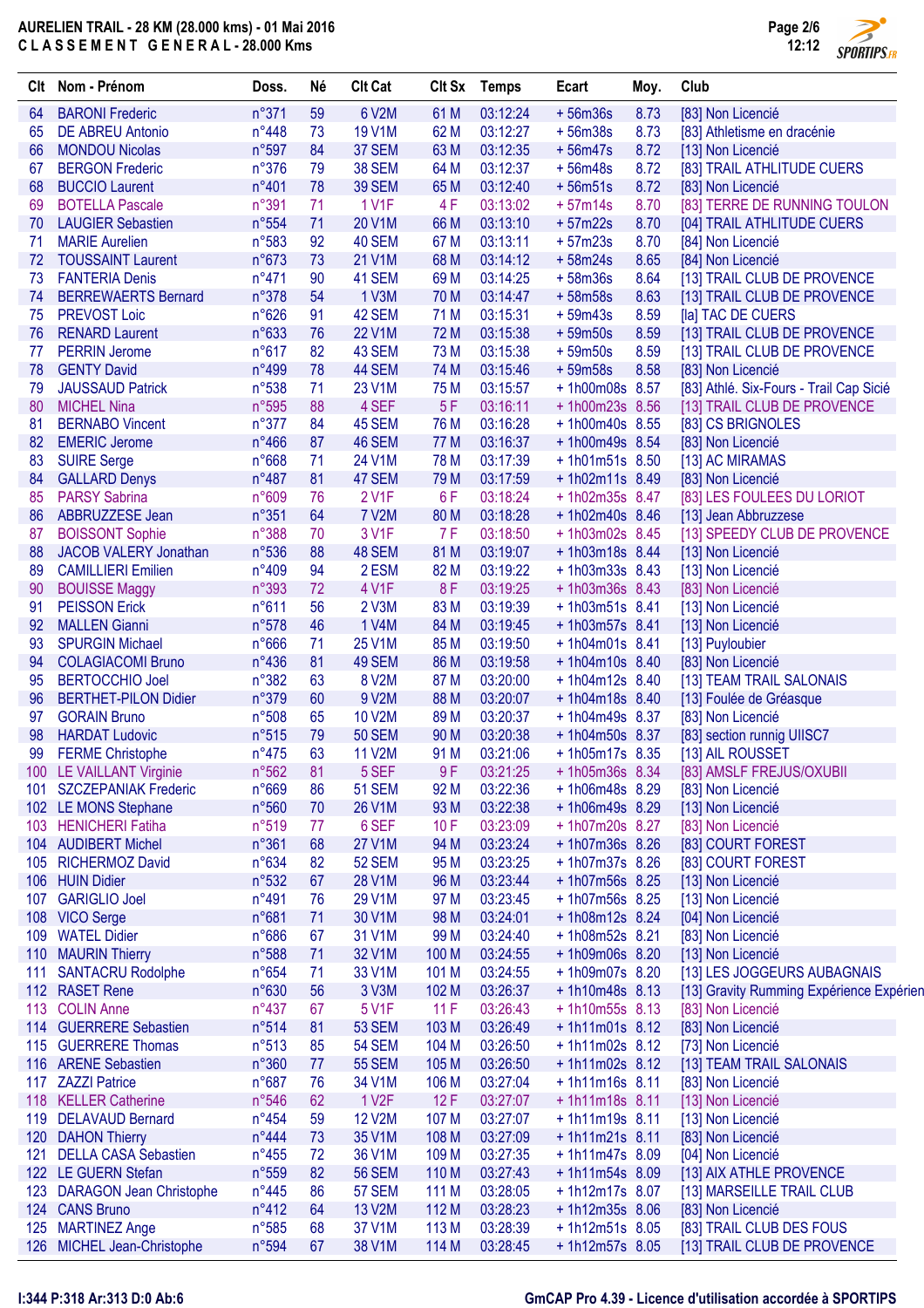

 $\overline{\phantom{a}}$ 

|     | Clt Nom - Prénom                             | Doss.          | Né       | <b>Clt Cat</b>                 |                  | Clt Sx Temps         | Ecart                            | Moy. | Club                               |
|-----|----------------------------------------------|----------------|----------|--------------------------------|------------------|----------------------|----------------------------------|------|------------------------------------|
|     | 127 QUILES Nicolas                           | n°628          | 80       | <b>58 SEM</b>                  | 115 M            | 03:28:53             | +1h13m04s 8.04                   |      | [83] Non Licencié                  |
|     | 128 GRAND Jean-Christophe                    | n°510          | 66       | <b>14 V2M</b>                  | 116 M            | 03:28:56             | +1h13m08s 8.04                   |      | [83] Non Licencié                  |
|     | 129 FREYTAG Stephane                         | $n^{\circ}485$ | 71       | 39 V1M                         | 117 M            | 03:30:25             | + 1h14m37s 7.98                  |      | [13] TRAIL CLUB DE PROVENCE        |
|     | 130 HUEBER Diane                             | n°528          | 90       | 7 SEF                          | 13F              | 03:30:29             | + 1h14m41s 7.98                  |      | [04] ATHLETIC CLUB TAVELIEN        |
| 131 | <b>GIMENEZ Sebastien</b>                     | n°503          | 76       | 40 V1M                         | 118 M            | 03:30:31             | + 1h14m43s 7.98                  |      | [63] Non Licencié                  |
|     | 132 DUGRAVOT Pierre                          | n°460          | 85       | <b>59 SEM</b>                  | 119 <sub>M</sub> | 03:31:28             | +1h15m40s 7.94                   |      | [77] Non Licencié                  |
|     | 133 MANDINE Nicolas                          | n°579          | 77       | 60 SEM                         | 120 M            | 03:31:30             | +1h15m42s 7.94                   |      | [83] Non Licencié                  |
|     | 134 POLI Christophe                          | n°622          | 72       | 41 V1M                         | 121 M            | 03:32:02             | +1h16m13s 7.92                   |      | [83] TRAIL ATHLITUDE CUERS         |
|     | 135 SETIEY Laurent                           | n°661          | 68       | 42 V1M                         | 122 M            | 03:32:24             | +1h16m36s 7.91                   |      | [73] Non Licencié                  |
|     | 136 HOUETTE Florence                         | n°526          | 79       | 8 SEF                          | 14F              | 03:32:59             | +1h17m10s 7.89                   |      | [13] TEAM PASSION COURSE           |
|     | 137 KHATIR Noreddine                         | $n^{\circ}547$ | 73       | 43 V1M                         | 123 M            | 03:33:01             | + 1h17m13s 7.89                  |      | [83] NATURE TRAIL VIDAUBAN         |
|     | 138 CLEVY Roland                             | $n^{\circ}435$ | 72       | 44 V1M                         | 124 M            | 03:33:04             | +1h17m16s 7.88                   |      | [13] AIX ATHLE PROVENCE            |
|     | 139 GUAZZARONI Philippe                      | n°512          | 68       | 45 V1M                         | 125 M            | 03:33:05             | +1h17m16s 7.88                   |      | [83] AMSLF FREJUS/OXUBII           |
|     | 140 BAI Nicolas                              | $n^{\circ}365$ | 80       | 61 SEM                         | 126 M            | 03:33:27             | + 1h17m39s 7.87                  |      | [83] Non Licencié                  |
| 141 | <b>MONTARROS Florent</b>                     | n°598          | 88       | 62 SEM                         | 127 M            | 03:33:43             | + 1h17m54s 7.86                  |      | [13] Non Licencié                  |
|     | 142 GELE Franck                              | n°498          | 80       | 63 SEM                         | 128 M            | 03:34:03             | +1h18m15s 7.85                   |      | [83] Non Licencié                  |
|     | 143 ANSART Jean-François                     | $n^{\circ}358$ | 86       | 64 SEM                         | 129 M            | 03:34:13             | +1h18m25s 7.84                   |      | [13] Non Licencié                  |
|     | 144 NEANT Lucien                             | n°603          | 95       | 3 ESM                          | 130 M            | 03:34:42             | + 1h18m54s 7.83                  |      | [83] YTRAC                         |
| 145 | <b>NAVARRO Robert</b>                        | n°601          | 50       | 4 V3M                          | 131 M            | 03:35:11             | +1h19m23s 7.81                   |      | [13] Non Licencié                  |
|     | 146 VALGUEBLASSE Nicolas                     | n°674          | 71       | 46 V1M                         | 132 M            | 03:35:18             | +1h19m30s 7.80                   |      | [84] Non Licencié                  |
|     | 147 HOLUBEC Jean Marc                        | n°524          | 67       | 47 V1M                         | 133 M            | 03:35:35             | +1h19m46s 7.79                   |      | [03] Non Licencié                  |
|     | 148 LE FOLL Indiana                          | n°558          | 93       | <b>65 SEM</b>                  | 134 M            | 03:35:42             | + 1h19m54s 7.79                  |      | [83] Non Licencié                  |
| 149 | <b>MICCICHE Marc</b>                         | n°592          | 82       | 66 SEM                         | 135 M            | 03:36:27             | +1h20m39s 7.76                   |      | [83] MARSEILLE TRAIL CLUB          |
|     | 150 RAFFAELLI Francois                       | n°629          | 82       | 67 SEM                         | 136 M            | 03:36:28             | +1h20m39s 7.76                   |      | [13] MARSEILLE TRAIL CLUB          |
| 151 | <b>BARONI Patrick</b>                        | n°370          | 65       | <b>15 V2M</b>                  | 137 M            | 03:37:06             | +1h21m18s 7.74                   |      | [13] TEAM RAIDLIGHT                |
|     | 152 LORILLIER-DODIER Helene                  | n°574          | 66       | 2 V <sub>2</sub> F             | 15F              | 03:37:46             | + 1h21m57s 7.72                  |      | [84] Non Licencié                  |
|     | 153 ZOONEKYND Patrick                        | n°688          | 77       | 68 SEM                         | 138 M            | 03:38:35             | + 1h22m47s 7.69                  |      | [83] Non Licencié                  |
|     | 154 HENNE Stephane                           | n°520          | 69       | 48 V1M                         | 139 M            | 03:38:46             | +1h22m58s 7.68                   |      | [73] COUREURS DES CIMES            |
|     | 155 ROSSI Nicolas                            | n°645          | 73       | 49 V1M                         | 140 M            | 03:39:25             | + 1h23m36s 7.66                  |      | [13] Non Licencié                  |
| 156 | <b>CRINER Pascal</b>                         | n°441          | 85       | 69 SEM                         | 141 M            | 03:39:35             | + 1h23m47s 7.65                  |      | [83] SANARY CAP GARONNE            |
|     | 157 FONTAINE Christophe                      | $n^{\circ}482$ | 75       | 50 V1M                         | 142 M            | 03:40:22             | $+1h24m33s$ 7.62                 |      | [83] AMSLF FREJUS/OXUBII           |
|     | 158 FAGNONI Olivier                          | $n^{\circ}470$ | 75       | 51 V1M                         | 143 M            | 03:40:37             | + 1h24m48s 7.62                  |      | [83] AMSLF FREJUS/OXUBII           |
|     | 159 VALLERAN Sylvie                          | $n^{\circ}675$ | 69       | 6 V1F                          | 16F              | 03:40:37             | + 1h24m49s 7.62                  |      | [83] AMSLF FREJUS/OXUBII           |
|     | 160 CHICHEREAU Gilles                        | n°431          | 63       | <b>16 V2M</b>                  | 144 M            | 03:40:37             | + 1h24m49s 7.62                  |      | [04] EPM MANOSQUE                  |
| 161 | <b>SIENOT Raimond</b>                        | n°664          | 73       | 52 V1M                         | 145 M            | 03:41:16             | + 1h25m27s 7.59                  |      | [21] Non Licencié                  |
|     | 162 STOLP STEVEN Steven                      | n°667          | 69       | 53 V1M                         | 146 M            | 03:41:16             | +1h25m28s 7.59                   |      | [67] Non Licencié                  |
|     | 163 DUNAIME Laurent                          | $n^{\circ}461$ | 72       | 54 V1M                         | 147 M            | 03:41:25             | + 1h25m36s 7.59                  |      | [13] Non Licencié                  |
|     | 164 GODARD Frederic                          | n°507          | 75       | 55 V1M                         | 148 M            | 03:41:43             | + 1h25m54s 7.58                  |      | [84] Non Licencié                  |
| 165 | <b>EGEA Jean Luc</b>                         | $n^{\circ}427$ | 60       | <b>17 V2M</b>                  | 149 M            | 03:41:54             | +1h26m06s 7.57                   |      | [83] S/I sanary Cap garonne        |
|     | 166 GIRAUD-SAUVEUR Jerome                    | n°505          | 80       | <b>70 SEM</b>                  | 150 M            | 03:41:55             | +1h26m06s 7.57                   |      | [83] team ROXOR                    |
|     | 167 FAVRE Ludovic                            | $n^{\circ}473$ | 73       | 56 V1M                         | 151 M            | 03:42:08             | +1h26m20s 7.56                   |      | $[13]$ SCO                         |
|     | 168 ALCARAZ Aurelien                         | n°355          | 84       | <b>71 SEM</b>                  | 152 M            | 03:42:12             | + 1h26m24s 7.56                  |      | [06] Non Licencié                  |
|     | 169 MARREAU Edgar                            | n°584          | 73       | 57 V1M                         | 153 M            | 03:42:20             | +1h26m32s 7.56                   |      | [05] GH2A                          |
|     | 170 FAURE Pascal                             | $n^{\circ}472$ | 69       | 58 V1M                         | 154 M            | 03:42:21             | + 1h26m33s 7.56                  |      | [05] Team Champsaur nature         |
| 171 | <b>HERMENT Vincent</b>                       | n°521          | 78       | <b>72 SEM</b>                  | 155 M            | 03:42:24             | +1h26m36s 7.55                   |      | [63] Non Licencié                  |
|     | 172 VEDOVATI Stephanie                       | $n^{\circ}676$ | 71       | <b>7 V1F</b>                   | 17F              | 03:42:27             | + 1h26m38s 7.55                  |      | [13] LES TAUREAUX AILÉS DE CHARLEV |
|     | 173 NICOLAS-NICOLAZ William                  | n°605          | 73       | 59 V1M                         | 156 M            | 03:42:49             | +1h27m00s 7.54                   |      | [04] Non Licencié                  |
|     | 174 FERMIER Marie                            | $n^{\circ}477$ | 93       | 9 SEF                          | 18 F             | 03:43:05             | + 1h27m17s 7.53                  |      | [83] NATURE TRAIL VIDAUBAN         |
| 175 | <b>CARPENTIER Jean-Rene</b>                  | $n^{\circ}415$ | 85       | 73 SEM                         | 157 M            |                      | +1h27m48s 7.51                   |      |                                    |
|     | <b>BAJODEK Brice</b>                         | $n^{\circ}366$ | 85       | <b>74 SEM</b>                  | 158 M            | 03:43:37             | +1h28m28s 7.49                   |      | [83] Non Licencié                  |
| 176 | <b>GAVAIRON Clement</b>                      | $n^{\circ}497$ | 86       | <b>75 SEM</b>                  | 159 M            | 03:44:17<br>03:44:19 | + 1h28m31s 7.49                  |      | [83] Non Licencié                  |
| 177 |                                              |                |          |                                |                  |                      |                                  |      | [83] CAP GARONNE                   |
| 178 | <b>PICLET Gabrielle</b><br>179 RONFLE Romain | n°621<br>n°642 | 93<br>88 | <b>10 SEF</b><br><b>76 SEM</b> | 19F<br>160 M     | 03:44:37<br>03:44:37 | +1h28m48s 7.48<br>+1h28m49s 7.48 |      | [13] Non Licencié                  |
|     |                                              | n°443          | 88       | 77 SEM                         | 161 M            |                      |                                  |      | [13] Non Licencié                  |
|     | 180 CULVER Aurelien                          |                |          |                                |                  | 03:44:39             | +1h28m51s 7.48                   |      | [13] Non Licencié                  |
| 181 | <b>MOREL Claude</b>                          | n°600          | 68       | 60 V1M                         | 162 M            | 03:45:33             | + 1h29m44s 7.45                  |      | [13] TRAIL CLUB DE PROVENCE        |
|     | 182 CESBRON Mathieu                          | $n^{\circ}422$ | 86       | <b>78 SEM</b>                  | 163 M            | 03:45:37             | +1h29m49s 7.45                   |      | [13] ASPTT MARSEILLE               |
|     | 183 DIDIERE Nicolas                          | $n^{\circ}459$ | 75       | 61 V1M                         | 164 M            | 03:45:46             | +1h29m57s 7.44                   |      | [83] Non Licencié                  |
|     | 184 HOMBERT Alice                            | n°525          | 86       | <b>11 SEF</b>                  | 20F              | 03:46:06             | + 1h30m18s 7.43                  |      | [13] TEAM TRAIL SALONAIS           |
| 185 | <b>VINCENT Damien</b>                        | n°683          | 82       | <b>79 SEM</b>                  | 165 M            | 03:46:06             | +1h30m18s 7.43                   |      | [la] Non Licencié                  |
|     | 186 MATRAS Thierry                           | n°587          | 62       | <b>18 V2M</b>                  | 166 M            | 03:46:17             | +1h30m29s 7.42                   |      | [13] Non Licencié                  |
| 187 | LE DU Stephane                               | $n^{\circ}557$ | 68       | 62 V1M                         | 167 M            | 03:46:55             | +1h31m07s 7.40                   |      | [83] Non Licencié                  |
|     | 188 THAON Laurent                            | n°671          | 69       | 63 V1M                         | 168 M            | 03:47:40             | + 1h31m52s 7.38                  |      | [83] CS BRIGNOLES                  |
|     | 189 CHARBOUILLOT Samuel                      | $n^{\circ}426$ | 81       | <b>80 SEM</b>                  | 169 M            | 03:48:28             | + 1h32m39s 7.35                  |      | [83] Non Licencié                  |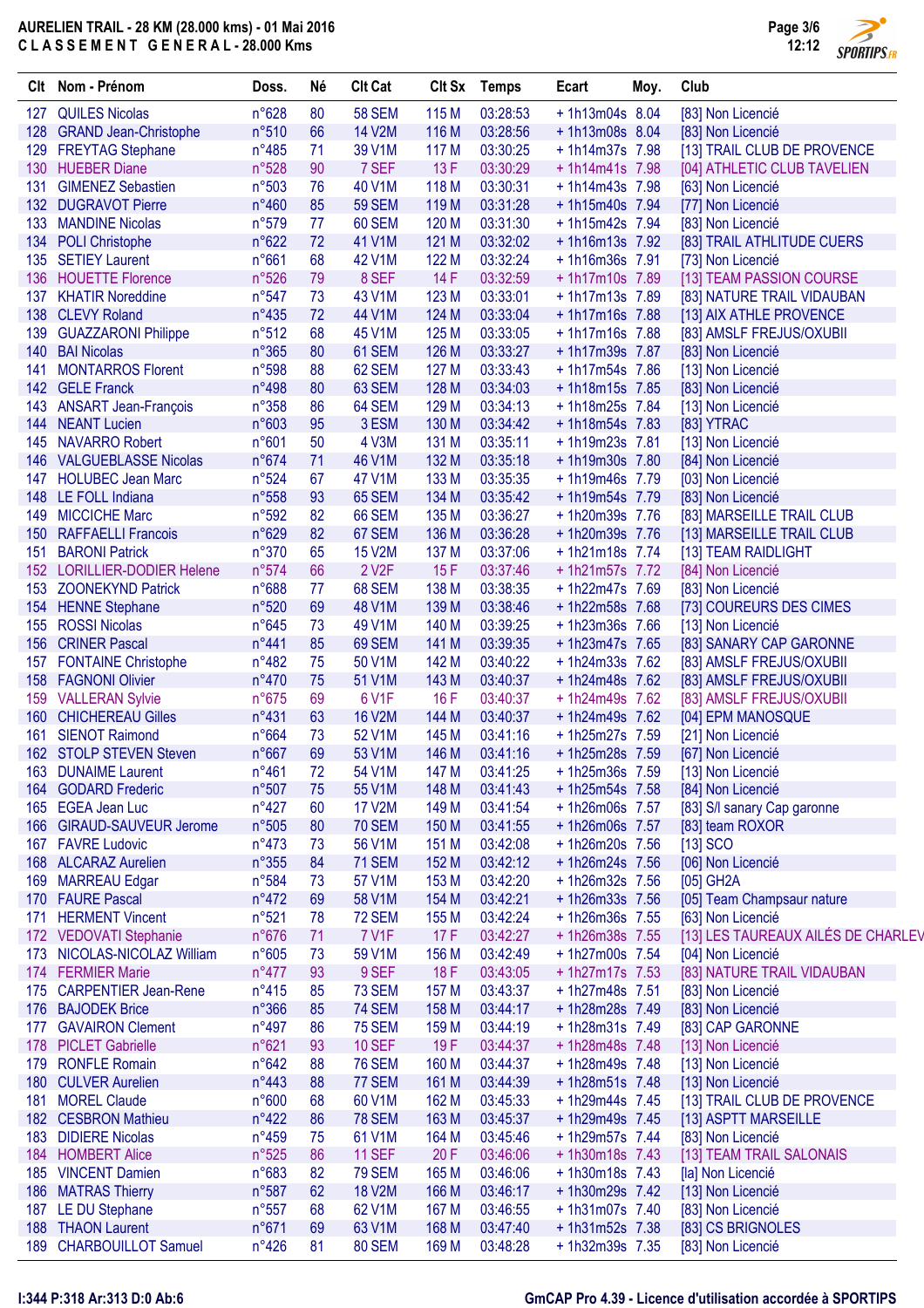

 $\overline{\phantom{a}}$ 

| Clt | Nom - Prénom                         | Doss.          | Né | <b>Clt Cat</b>     |       | Clt Sx Temps  | Ecart            | Moy. | Club                           |
|-----|--------------------------------------|----------------|----|--------------------|-------|---------------|------------------|------|--------------------------------|
|     | 190 HERY Frederic                    | n°523          | 77 | 81 SEM             | 170 M | 03:48:38      | +1h32m50s 7.35   |      | [13] TRAIL CLUB DE PROVENCE    |
| 191 | <b>CHARRIERE Christophe</b>          | $n^{\circ}429$ | 73 | 64 V1M             | 171 M | 03:48:38      | +1h32m50s 7.35   |      | [83] TRAIL CLUB DE PROVENCE    |
|     | 192 JUILLARD Antonin                 | n°542          | 84 | <b>82 SEM</b>      | 172 M | 03:49:09      | $+1h33m21s$ 7.33 |      | [06] Non Licencié              |
|     | 193 ANTOINE Alexis                   | n°359          | 81 | 83 SEM             | 173 M | 03:49:38      | +1h33m50s 7.32   |      | [83] Non Licencié              |
|     | 194 LESZKOWICZ Philippe              | n°568          | 66 | <b>19 V2M</b>      | 174 M | 03:49:57      | +1h34m08s 7.31   |      | [13] CS IBM MARSEILLE          |
| 195 | <b>BOUMAZA Nadine</b>                | n°396          | 69 | 8 V1F              | 21F   | 03:50:55      | +1h35m07s 7.28   |      | [05] CA VEYNES                 |
| 196 | <b>RITUIT Mathias</b>                | n°637          | 86 | 84 SEM             | 175 M | 03:51:10      | +1h35m21s 7.27   |      | [83] Non Licencié              |
| 197 | <b>GAI Thierry</b>                   | $n^{\circ}486$ | 60 | 20 V2M             | 176 M | 03:51:22      | + 1h35m34s 7.26  |      | [13] CLES GARDANNE             |
| 198 | <b>MAESTRACCI Pierre</b>             | n°575          | 66 | 21 V2M             | 177 M | 03:52:21      | + 1h36m33s 7.23  |      | [13] Non Licencié              |
| 199 | <b>BOULET Franck</b>                 | n°395          | 70 | 65 V1M             | 178 M | 03:53:09      | +1h37m21s 7.21   |      | [13] CS IBM MARSEILLE          |
| 200 | <b>RICO Pascale</b>                  | n°635          | 69 | 9 V1F              | 22F   | 03:53:13      | + 1h37m25s 7.20  |      | [13] AIX ATHLE PROVENCE        |
| 201 | <b>HUE Thomas</b>                    | n°527          | 76 | 66 V1M             | 179 M | 03:53:17      | +1h37m29s 7.20   |      | [83] Non Licencié              |
|     | 202 CADOZ Aurelien                   | n°404          | 86 | <b>85 SEM</b>      | 180 M | 03:53:22      | + 1h37m34s 7.20  |      | [69] EASQY                     |
|     | 203 PINEAU ERIC                      | n°689          | 63 | <b>22 V2M</b>      | 181 M | 03:53:46      | +1h37m58s 7.19   |      | SPEEDY CLUB DE PROVENCE        |
| 204 | <b>JACQUOT Bertrand</b>              | n°537          | 92 | <b>86 SEM</b>      | 182 M | 03:54:49      | +1h39m01s 7.15   |      | [83] NATURE TRAIL VIDAUBAN     |
|     | 205 KAMEL Denis                      | n°544          | 69 | 67 V1M             | 183 M | 03:54:59      | +1h39m10s 7.15   |      | [83] amself frejus             |
| 206 | <b>PULETTI Frederic</b>              | n°627          | 71 | 68 V1M             | 184 M | 03:55:26      | +1h39m38s 7.14   |      | [13] Non Licencié              |
| 207 | <b>AUTERI Mylene</b>                 | n°362          | 65 | 3 V <sub>2</sub> F | 23 F  | 03:55:29      | $+1h39m41s$ 7.13 |      | [83] UST COURIR A SAINT TROPEZ |
| 208 | <b>CORONADO Thierry</b>              | n°440          | 64 | 23 V2M             | 185 M | 03:55:35      | +1h39m46s 7.13   |      | [13] TRAIL CLUB DES FOUS       |
|     | 209 NEVEU Eric                       | n°604          | 65 | 24 V2M             | 186 M | 03:56:25      | +1h40m37s 7.11   |      | [13] Non Licencié              |
|     | 210 MESSINEO Eric                    | n°591          | 64 | <b>25 V2M</b>      | 187 M | 03:56:41      | +1h40m53s 7.10   |      | [83] TRAIL ATHLITUDE CUERS     |
| 211 | <b>GINESTOUX Marc</b>                | n°504          | 56 | 5 V3M              | 188 M | 03:57:07      | $+1h41m19s$ 7.09 |      | [83] Non Licencié              |
|     | 212 BOUKRAA Norine                   | n°394          | 66 | 26 V2M             | 189 M | 03:58:06      | +1h42m18s 7.06   |      | [83] Non Licencié              |
|     | 213 SANCHEZ Stephane                 | n°652          | 65 | <b>27 V2M</b>      | 190 M | 03:58:18      | +1h42m29s 7.05   |      | [83] UST COURIR A SAINT TROPEZ |
|     | 214 ROUSSET Sebastien                | n°646          | 83 | 87 SEM             | 191 M | 03:58:25      | + 1h42m37s 7.05  |      | [83] Non Licencié              |
|     | 215 GARNIER Philippe                 | $n^{\circ}492$ | 65 | 28 V2M             | 192 M | 03:58:40      | +1h42m52s 7.04   |      | [83] Non Licencié              |
|     | 216 BERTRAND Eric                    | n°383          | 69 | 69 V1M             | 193 M | 03:58:45      | +1h42m56s 7.04   |      | [13] Non Licencié              |
|     | 217 ABURBE Patrice                   | n°353          | 72 | 70 V1M             | 194 M | 03:58:56      | +1h43m08s 7.03   |      | [83] Non Licencié              |
|     | 218 MOENARD Olivier                  | n°596          | 67 | 71 V1M             | 195 M | 03:58:58      | +1h43m10s 7.03   |      | [83] Non Licencié              |
|     | 219 CESCA David                      | $n^{\circ}423$ | 70 | <b>72 V1M</b>      | 196 M | 03:59:02      | $+1h43m14s$ 7.03 |      | [83] SALAMANDRE TRAIL AVENTURE |
|     | 220 PERON Ludovic                    | n°615          | 79 | <b>88 SEM</b>      | 197 M | 03:59:09      | +1h43m20s 7.03   |      | [83] Non Licencié              |
| 221 | <b>BOYLAUD Olivier</b>               | n°399          | 66 | 29 V2M             | 198 M | 03:59:13      | + 1h43m24s 7.02  |      | [13] Non Licencié              |
|     | 222 VIVARES Sabine                   | n°684          | 71 | 10 V1F             | 24 F  | 03:59:31      | + 1h43m43s 7.01  |      | [13] Non Licencié              |
|     | 223 BOUCHEZ Tony                     | n°392          | 89 | <b>89 SEM</b>      | 199 M | 04:00:00      | +1h44m12s 7.00   |      | [83] Non Licencié              |
|     | 224 LACOTE Jean - Pierre             | n°550          | 64 | 30 V2M             | 200 M | 04:00:09      | + 1h44m21s 7.00  |      | [83] RUN AND TRAIL MARINE      |
| 225 | <b>MARCOUL Isabelle</b>              | n°582          | 71 | <b>11 V1F</b>      | 25F   | 04:00:10      | + 1h44m21s 7.00  |      | [83] SANARY CAP GARONNE        |
|     | 226 DE BATTISTA Genevieve            | $n^{\circ}450$ | 59 | 4 V <sub>2</sub> F |       | 26 F 04:00:19 | $+1h44m31s$ 6.99 |      | [83] CAP GARONNE               |
|     | 227 LEBLOND Vincent                  | n°564          | 87 | <b>90 SEM</b>      | 201 M | 04:00:39      | +1h44m50s 6.98   |      | [92] Non Licencié              |
|     | 228 DE BATTISTA Denis                | n°449          | 59 | 31 V2M             | 202 M | 04:01:06      | + 1h45m17s 6.97  |      | [83] TRAIL CLUB DE PROVENCE    |
|     | 229 TASSY-BORGOMANO Aurelie          | n°670          | 85 | <b>12 SEF</b>      | 27F   | 04:01:21      | $+1h45m32s$ 6.96 |      | [04] Billere Triathlon         |
|     | 230 FRANGIONI Jerome                 | n°483          | 78 | <b>91 SEM</b>      | 203 M | 04:02:31      | $+1h46m43s$ 6.93 |      | [13] Non Licencié              |
| 231 | <b>LEGRAND Aurelien</b>              | n°565          | 93 | <b>92 SEM</b>      | 204 M | 04:02:32      | $+1h46m44s$ 6.93 |      | [83] Non Licencié              |
|     | 232 LILLAZ Fabienne                  | n°572          | 72 | 12 V1F             | 28 F  | 04:02:48      | +1h46m59s 6.92   |      | [13] Non Licencié              |
|     | 233 SEGOND Antoine                   | n°659          | 88 | <b>93 SEM</b>      | 205 M | 04:02:58      | +1h47m09s 6.91   |      | [13] Non Licencié              |
|     | 234 HELMBOLD Laurent                 | n°518          | 65 | 32 V2M             | 206 M | 04:03:43      | + 1h47m54s 6.89  |      | [31] Non Licencié              |
|     | 235 LABOUREL Hugues                  | n°549          | 75 | 73 V1M             | 207 M | 04:03:49      | +1h48m01s 6.89   |      | [83] Non Licencié              |
|     | 236 MAZZIOTTA Joel                   | n°589          | 83 | <b>94 SEM</b>      | 208 M | 04:04:03      | +1h48m14s 6.88   |      | [13] Non Licencié              |
| 237 | <b>MARAQUE Hugo</b>                  | n°580          | 85 | <b>95 SEM</b>      | 209 M | 04:04:18      | +1h48m29s 6.88   |      | [13] Non Licencié              |
|     | 238 LERRIGO Myriam                   | n°692          | 71 | 13 V1F             | 29F   | 04:04:19      | +1h48m30s 6.88   |      | [04] Non Licencié              |
|     | 239 HERVIEU Elisa                    | n°522          | 77 | <b>13 SEF</b>      | 30 F  | 04:04:23      | +1h48m35s 6.87   |      | [83] TRAIL ATHLITUDE CUERS     |
|     | 240 ABGRALL-RUFFIER DES Vaness n°352 |                | 80 | <b>14 SEF</b>      | 31 F  | 04:04:23      | +1h48m35s 6.87   |      | [83] TRAIL ATHLITUDE CUERS     |
|     | 241 FERMIER Gisele                   | $n^{\circ}476$ | 63 | 5 V2F              | 32 F  | 04:04:45      | +1h48m57s 6.86   |      | [83] NATURE TRAIL VIDAUBAN     |
|     | 242 KARTALIAN Lionel                 | n°545          | 75 | 74 V1M             | 210 M | 04:05:57      | +1h50m08s 6.83   |      | [13] Non Licencié              |
|     | 243 ROPITEAU Didier                  | n°643          | 64 | 33 V2M             | 211 M | 04:06:10      | +1h50m21s 6.82   |      | [83] Non Licencié              |
|     | 244 BERTHOMÉ Jean-François           | n°381          | 75 | 75 V1M             | 212 M | 04:06:56      | +1h51m08s 6.80   |      | [83] Non Licencié              |
|     | 245 ROUGIERS PATRICK                 | n°691          | 59 | 34 V2M             | 213 M | 04:07:22      | + 1h51m34s 6.79  |      | Non Licencié                   |
|     | 246 BACHELET Guillaume               | n°363          | 85 | <b>96 SEM</b>      | 214 M | 04:07:53      | +1h52m04s 6.78   |      | [13] Non Licencié              |
| 247 | <b>ESTEVENIN Michel</b>              | n°468          | 55 | 6 V3M              | 215 M | 04:08:09      | +1h52m20s 6.77   |      | [13] AIX ATHLE PROVENCE/ABAC   |
|     | 248 EGEA Josiane                     | $n^{\circ}463$ | 56 | 1 V3F              | 33 F  | 04:08:10      | +1h52m21s 6.77   |      | [13] TEAM TRAIL SALONAIS       |
|     | 249 MARTINI Ophelia                  | n°586          | 84 | <b>15 SEF</b>      | 34 F  | 04:09:05      | +1h53m17s 6.74   |      | [13] Non Licencié              |
|     | 250 GERMAIN Frederic                 | n°501          | 71 | 76 V1M             | 216 M | 04:09:05      | +1h53m17s 6.74   |      | [13] Non Licencié              |
| 251 | <b>PASINI Jerome</b>                 | n°610          | 65 | 35 V2M             | 217 M | 04:09:25      | +1h53m37s 6.74   |      | [83] Non Licencié              |
|     | 252 DERDERIAN Fabienne               | $n^{\circ}457$ | 66 | 6 V2F              | 35 F  | 04:09:40      | + 1h53m52s 6.73  |      | [13] CLES GARDANNE             |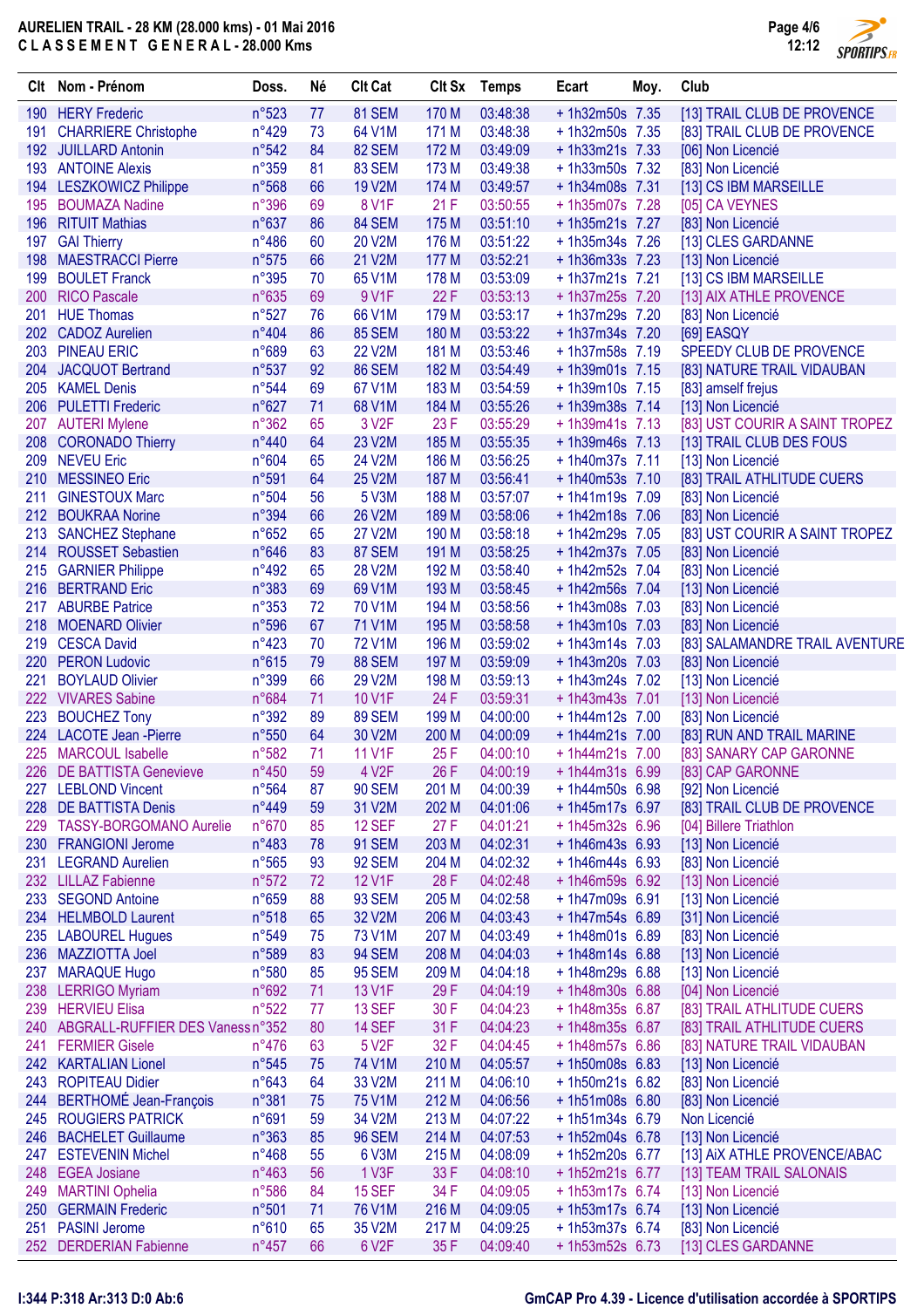

 $\overline{\phantom{a}}$ 

| Clt        | Nom - Prénom                                    | Doss.                   | Né       | <b>Clt Cat</b>          |                  | Clt Sx Temps         | Ecart                               | Moy. | Club                                   |
|------------|-------------------------------------------------|-------------------------|----------|-------------------------|------------------|----------------------|-------------------------------------|------|----------------------------------------|
| 253        | <b>CHORNET Bruno</b>                            | $n^{\circ}433$          | 60       | 36 V2M                  | 218 M            | 04:09:41             | $+1h53m53s$ 6.73                    |      | [13] Non Licencié                      |
| 254        | <b>CATANIA Chrystelle</b>                       | $n^{\circ}417$          | 77       | <b>16 SEF</b>           | 36 F             | 04:10:09             | $+1h54m21s$ 6.72                    |      | [83] TRAIL ATHLITUDE CUERS             |
|            | 255 SALICIS Thierry                             | n°650                   | 80       | <b>97 SEM</b>           | 219 M            | 04:10:27             | $+1h54m38s$ 6.71                    |      | [83] Non Licencié                      |
| 256        | <b>HUSS Suzanne</b>                             | n°535                   | 69       | <b>14 V1F</b>           | 37 F             | 04:11:28             | +1h55m40s 6.68                      |      | [13] Non Licencié                      |
| 257        | <b>BARRON Jean-Luc</b>                          | n°372                   | 65       | 37 V2M                  | 220 M            | 04:12:18             | $+1h56m29s$ 6.66                    |      | [83] Non Licencié                      |
| 258        | <b>CAZABAN Hanen</b>                            | n°420                   | 83       | 17 SEF                  | 38 F             | 04:13:23             | $+1h57m35s$ 6.63                    |      | [13] COURIR À SAUSSET                  |
| 259        | <b>CROUZAT Marie</b>                            | $n^{\circ}442$          | 70       | <b>15 V1F</b>           | 39F              | 04:14:07             | $+1h58m19s$ 6.61                    |      | [13] CS IBM MARSEILLE                  |
|            | 260 EXPOSITO Philippe                           | n°469                   | 60       | 38 V2M                  | 221 M            | 04:14:29             | $+1h58m41s$ 6.60                    |      | [13] Non Licencié                      |
| 261        | <b>ROUX Franck</b>                              | $n^{\circ}647$          | 63       | 39 V2M                  | 222 M            | 04:15:26             | +1h59m38s 6.58                      |      | [83] TRAIL ATHLITUDE CUERS             |
|            | 262 RICO Alain                                  | n°636                   | 48       | <b>7 V3M</b>            | 223 M            | 04:17:32             | $+ 2h01m43s$ 6.52                   |      | [13] AIX ATHLE PROVENCE                |
| 263        | <b>MERCIER Marie-Dolores</b>                    | n°590                   | 68       | <b>16 V1F</b>           | 40 F             | 04:17:54             | +2h02m06s 6.51                      |      | [83] AMSLF FREJUS/OXUBII               |
| 264        | <b>GASQUET Audile</b>                           | n°495                   | 68       | <b>17 V1F</b>           | 41 F             | 04:17:56             | +2h02m07s 6.51                      |      | [83] AMSL FREJUS                       |
| 265        | <b>SICCARDI Celine</b>                          | n°663                   | 75       | <b>18 V1F</b>           | 42F              | 04:18:20             | +2h02m31s 6.50                      |      | [83] NATURE TRAIL VIDAUBAN             |
| 266        | <b>HARMAND Emilie</b>                           | n°516                   | 88       | <b>18 SEF</b>           | 43F              | 04:18:22             | $+ 2h02m33s$ 6.50                   |      | [69] Non Licencié                      |
| 267        | <b>CADOUX Nicolas</b>                           | n°403                   | 84       | <b>98 SEM</b>           | 224 M            | 04:18:23             | $+ 2h02m34s$ 6.50                   |      | [69] Non Licencié                      |
| 268        | <b>PICARD Didier</b>                            | n°620                   | 61       | 40 V2M                  | 225 M            | 04:19:28             | +2h03m40s 6.47                      |      | [04] TRIATHLON MANOSQUE                |
| 269        | <b>CAMUS Carol</b>                              | $n^{\circ}410$          | 71       | <b>19 V1F</b>           | 44 F             | 04:19:45             | +2h03m57s 6.47                      |      | [13] Fos Olympique Club                |
| 270        | <b>SANTUCCI Carla</b>                           | n°655                   | 77       | <b>19 SEF</b>           | 45F              | 04:19:46             | +2h03m58s 6.47                      |      | [13] Fos Olympique Club                |
| 271        | <b>AMEY Stephanie</b>                           | $n^{\circ}357$          | 74       | 20 V1F                  | 46 F             | 04:19:47             | +2h03m58s 6.47                      |      | [13] Fos Olympique Club                |
|            | 272 LAVAL Christelle                            | n°555                   | 85       | <b>20 SEF</b>           | 47 F             | 04:20:22             | $+ 2h04m34s$ 6.45                   |      | [83] Non Licencié                      |
| 273        | <b>DAUMAS Yves</b>                              | $n^{\circ}446$          | 64       | 41 V2M                  | 226 M            | 04:21:42<br>04:22:23 | $+ 2h05m54s$ 6.42                   |      | [13] CS IBM MARSEILLE                  |
| 274        | <b>BORIE Louise</b><br><b>CANONGE Fabienne</b>  | n°389                   | 61       | 7 V <sub>2</sub> F      | 48F              |                      | $+ 2h06m34s 6.40$                   |      | [13] AIX ATHLE PROVENCE                |
| 275<br>276 |                                                 | $n^{\circ}411$          | 67<br>83 | 21 V1F<br><b>21 SEF</b> | 49 F<br>50F      | 04:22:36<br>04:22:38 | +2h06m47s 6.40                      |      | [83] Non Licencié                      |
|            | <b>SAUNIER Caroline</b><br><b>BOCAGE Romain</b> | $n^{\circ}656$          | 78       | <b>99 SEM</b>           | 227 M            | 04:23:13             | $+ 2h06m49s$ 6.40<br>+2h07m25s 6.38 |      | [18] MENTON MARATHON ATHLETISME        |
| 277<br>278 | <b>SANFILIPPO Magali</b>                        | $n^{\circ}387$<br>n°653 | 87       | 22 SEF                  | 51 F             | 04:23:34             | +2h07m45s 6.37                      |      | [83] Non Licencié                      |
|            | 279 VIDAL Karinne                               | n°682                   |          | <b>23 SEF</b>           | 52F              | 04:24:35             | $+2h08m47s$ 6.35                    |      | [84] Non Licencié<br>[06] Non Licencié |
| 280        | <b>GOTHON Joel</b>                              | n°509                   | 62       | 42 V2M                  | 228 M            | 04:25:46             | +2h09m57s 6.32                      |      | [83] UST COURIR A SAINT TROPEZ         |
| 281        | <b>HUMBERT Cedric</b>                           | $n^{\circ}533$          | 79       | <b>100 SEM</b>          | 229 M            | 04:26:40             | +2h10m52s 6.30                      |      | [83] TOULON SPORTS NATURE              |
|            | 282 OSTERMANN Philippe                          | n°608                   | 60       | 43 V2M                  | 230 M            | 04:27:11             | $+2h11m23s$ 6.29                    |      | [83] Non Licencié                      |
|            | 283 PELISSIER Virginie                          | n°612                   | 75       | 22 V1F                  | 53F              | 04:27:33             | $+ 2h11m44s$ 6.28                   |      | [83] Non Licencié                      |
|            | 284 LAROSE Geraldine                            | n°553                   | 73       | 23 V1F                  | 54 F             | 04:27:33             | $+2h11m45s$ 6.28                    |      | [83] Non Licencié                      |
| 285        | <b>BOUSSALEM Abdelhamid</b>                     | $n^{\circ}397$          | 64       | 44 V2M                  | 231 M            | 04:28:36             | +2h12m47s 6.25                      |      | [83] Non Licencié                      |
| 286        | <b>D'ORSI Fabrice</b>                           | $n^{\circ}462$          | 76       | <b>77 V1M</b>           | 232 M            | 04:29:09             | +2h13m20s 6.24                      |      | [13] Non Licencié                      |
| 287        | <b>CAVALIER Simon</b>                           | $n^{\circ}418$          | 82       | <b>101 SEM</b>          | 233 M            | 04:29:14             | +2h13m26s 6.24                      |      | [13] Non Licencié                      |
| 288        | LE BECHENNEC Julie                              | n°556                   | 85       | <b>24 SEF</b>           | 55F              | 04:29:16             | +2h13m27s 6.24                      |      | [83] NATURE TRAIL VIDAUBAN             |
|            | 289 VERBRUGGHE Quentin                          | $n^{\circ}677$          | 87       | <b>102 SEM</b>          | 234 M            | 04:29:42             | + 2h13m54s 6.23                     |      | [83] TRAIL ATHLITUDE CUERS             |
|            | 290 GANJOUEFF Marc                              | n°490                   | 62       | 45 V2M                  | 235 M            | 04:30:19             | $+ 2h14m31s$ 6.22                   |      | [13] Non Licencié                      |
| 291        | <b>BERTHOMÉ Veronique</b>                       | n°380                   | 75       | 24 V1F                  | 56 F             | 04:30:39             | $+2h14m51s$ 6.21                    |      | [83] Non Licencié                      |
|            | 292 LAHOZ Patrick                               | n°551                   | 62       | 46 V2M                  | 236 M            | 04:32:44             | $+2h16m55s$ 6.16                    |      | [83] Non Licencié                      |
|            | 293 ROUZAUD Danielle                            | n°648                   | 66       | 8 V <sub>2</sub> F      | 57 F             | 04:35:41             | +2h19m53s 6.09                      |      | [83] RUN AND TRAIL MARINE              |
|            | 294 VERHEECKE Brice                             | n°678                   | 72       | 78 V1M                  | 237 M            | 04:38:09             | +2h22m21s 6.04                      |      | [13] Non Licencié                      |
|            | 295 CHOLIEU Marion                              | $n^{\circ}432$          | 91       | <b>25 SEF</b>           | 58 F             | 04:38:37             | +2h22m48s 6.03                      |      | [83] Non Licencié                      |
|            | 296 TODESCO Marc                                | n°672                   | 58       | 47 V2M                  | 238 M            | 04:39:57             | +2h24m09s 6.00                      |      | [83] Non Licencié                      |
|            | 297 SANCHEZ Marielle                            | $n^{\circ}651$          | 67       | 25 V1F                  | 59F              | 04:40:56             | +2h25m08s 5.98                      |      | [83] COURT FOREST                      |
|            | 298 VIANES Remi                                 | n°679                   | 75       | 79 V1M                  | 239 M            | 04:40:56             | +2h25m08s 5.98                      |      | [13] SC ARLES                          |
|            | 299 ALEXIS Yanne                                | $n^{\circ}356$          | 66       | 9 V <sub>2</sub> F      | 60F              | 04:41:25             | +2h25m36s 5.97                      |      | [13] Non Licencié                      |
| 300        | <b>MAESTRACCI Catherine</b>                     | n°576                   | 68       | 80 V1M                  | 240 M            | 04:42:49             | +2h27m00s 5.94                      |      | [13] Non Licencié                      |
| 301        | <b>GAMERRE Valerie</b>                          | $n^{\circ}488$          | 66       | 10 V <sub>2</sub> F     | 61 F             | 04:42:51             | +2h27m03s 5.94                      |      | [13] Non Licencié                      |
|            | 302 PEREZ Melanie                               | n°614                   | 80       | <b>26 SEF</b>           | 62F              | 04:44:29             | $+2h28m41s$ 5.91                    |      | [83] NATURE TRAIL VIDAUBAN             |
|            | 303 LANGLET Sylvie                              | n°552                   | 64       | 11 V <sub>2</sub> F     | 63 F             | 04:47:45             | $+2h31m57s$ 5.84                    |      | [83] NATURE TRAIL VIDAUBAN             |
| 304        | <b>OMRAN Racha</b>                              | n°607                   | 89       | 27 SEF                  | 64F              | 04:51:39             | $+2h35m51s$ 5.76                    |      | [13] Non Licencié                      |
|            | 305 CAPES Odile                                 | $n^{\circ}413$          | 52       | 2 V3F                   | 65F              | 04:56:07             | +2h40m19s 5.67                      |      | [13] AIX ATHLE PROVENCE                |
| 306        | <b>BURGAUD Emilie</b>                           | n°402                   | 81       | <b>28 SEF</b>           | 66 F             | 04:59:43             | +2h43m55s 5.61                      |      | [85] Non Licencié                      |
|            | 307 HUET Aurelie                                | n°529                   | 86       | <b>29 SEF</b>           | 67F              | 05:05:04             | $+ 2h49m15s$ 5.51                   |      | [83] Non Licencié                      |
|            | 308 HUET Alexis                                 | n°530                   | 87       | <b>103 SEM</b>          | 241 M            | 05:05:06             | +2h49m18s 5.51                      |      | [83] COURIR À SAUSSET                  |
|            | 309 JULLIEN Nicolas                             | n°543                   | 83       | <b>104 SEM</b>          | 242 M            | 05:11:32             | $+2h55m44s$ 5.39                    |      | [13] Non Licencié                      |
|            | 310 LE ROY Aurelie                              | n°561                   | 68       | 26 V1F                  | 68F              | 05:11:44             | +2h55m56s 5.39                      |      | [69] My Trail Is Rich Team             |
|            | 311 GAMERRE Marc                                | n°489                   | 67       | 81 V1M                  | 243 M            | 05:17:40             | $+3h01m52s$ 5.29                    |      | [13] Non Licencié                      |
|            | 312 CALAS Julien                                | n°406                   | 80       | <b>105 SEM</b>          | 244 M            | 05:29:03             | $+3h13m14s$ 5.11                    |      | [13] Non Licencié                      |
|            | 313 CALAS Caroline                              | $n^{\circ}407$          | 78       | <b>30 SEF</b>           | 69F              | 05:29:03             | $+3h13m15s$ 5.11                    |      | [13] Non Licencié                      |
|            | ABD BALTEO DAVID                                | n°858                   | 74       | ABD V1M                 | ABD <sub>M</sub> | 00:00:00             |                                     | 0.00 | Non Licencié                           |
|            | <b>ABD FERRET Aurelien</b>                      | $n^{\circ}479$          | 78       | <b>ABD SEM</b>          | ABD <sub>M</sub> | 00:00:00             |                                     | 0.00 | [83] Non Licencié                      |